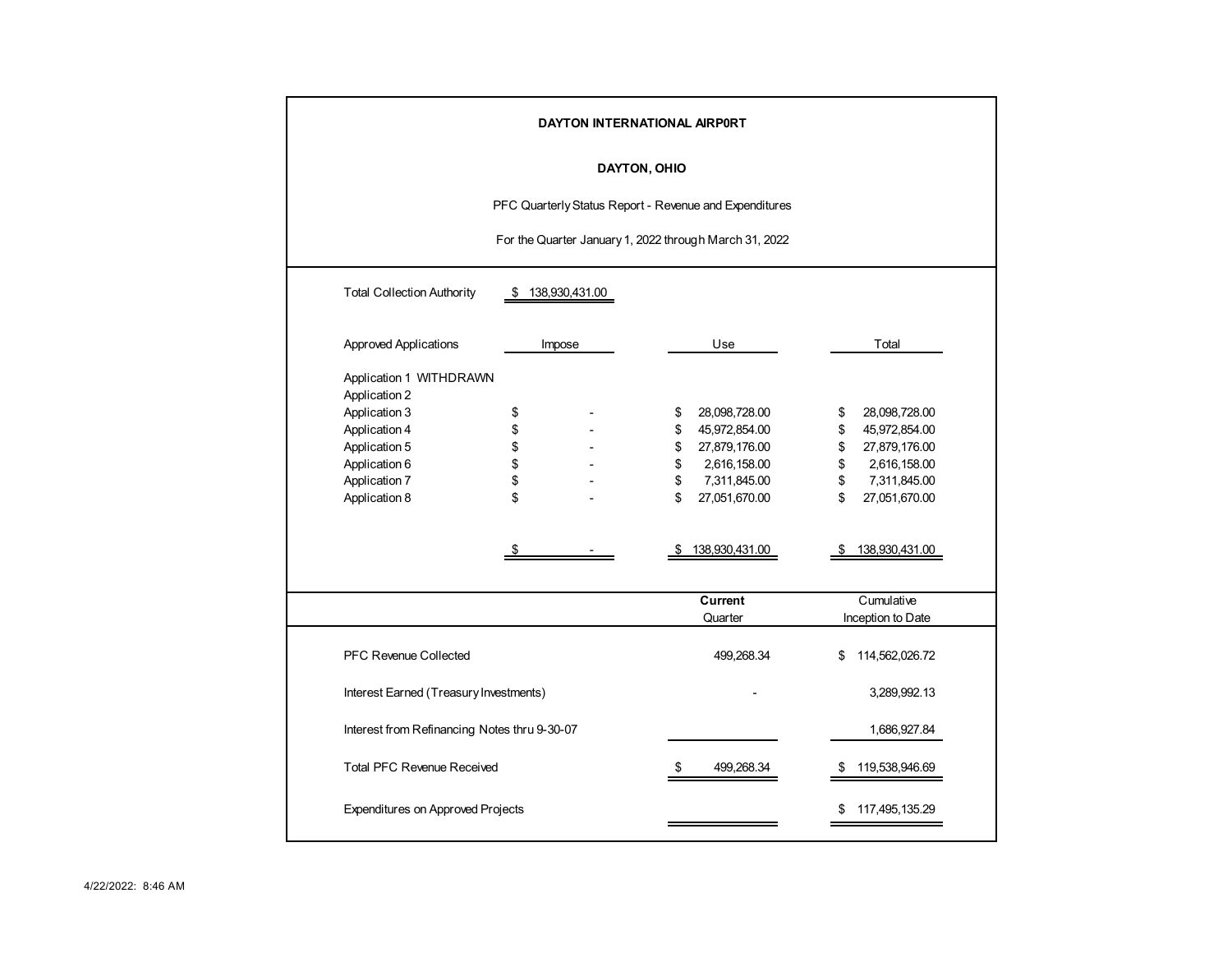| 2022                      | <b>PFC Interest</b><br><b>Fund</b><br>(51508) | <b>PFC Master</b><br><b>Designated Fund</b><br><b>COD</b><br>(51009) |
|---------------------------|-----------------------------------------------|----------------------------------------------------------------------|
| January                   |                                               | 183,469.66                                                           |
| <b>February</b>           |                                               | 136,819.16                                                           |
| <b>March</b>              |                                               | 178,979.52                                                           |
| <b>Total 1st Quarter</b>  | 0.00                                          | 499,268.34                                                           |
| <b>April</b>              |                                               |                                                                      |
| May                       |                                               |                                                                      |
| June                      |                                               |                                                                      |
| <b>Total 2nd Quarter</b>  | 0.00                                          | 0.00                                                                 |
| July                      |                                               |                                                                      |
| <b>August</b>             |                                               |                                                                      |
| <b>Sept</b>               |                                               |                                                                      |
| <b>Total 3rd. Quarter</b> | 0.00                                          | 0.00                                                                 |
| Oct                       |                                               |                                                                      |
| <b>Nov</b>                |                                               |                                                                      |
| <b>Dec</b>                |                                               |                                                                      |
| <b>Total 4th. Quarter</b> | 0.00                                          | 0.00                                                                 |
|                           | <b>Total Int.Rev</b>                          | <b>Total PFC Pay-ins</b>                                             |
| <b>TOTAL REVENUE</b>      | 0.00                                          | 499,268.34                                                           |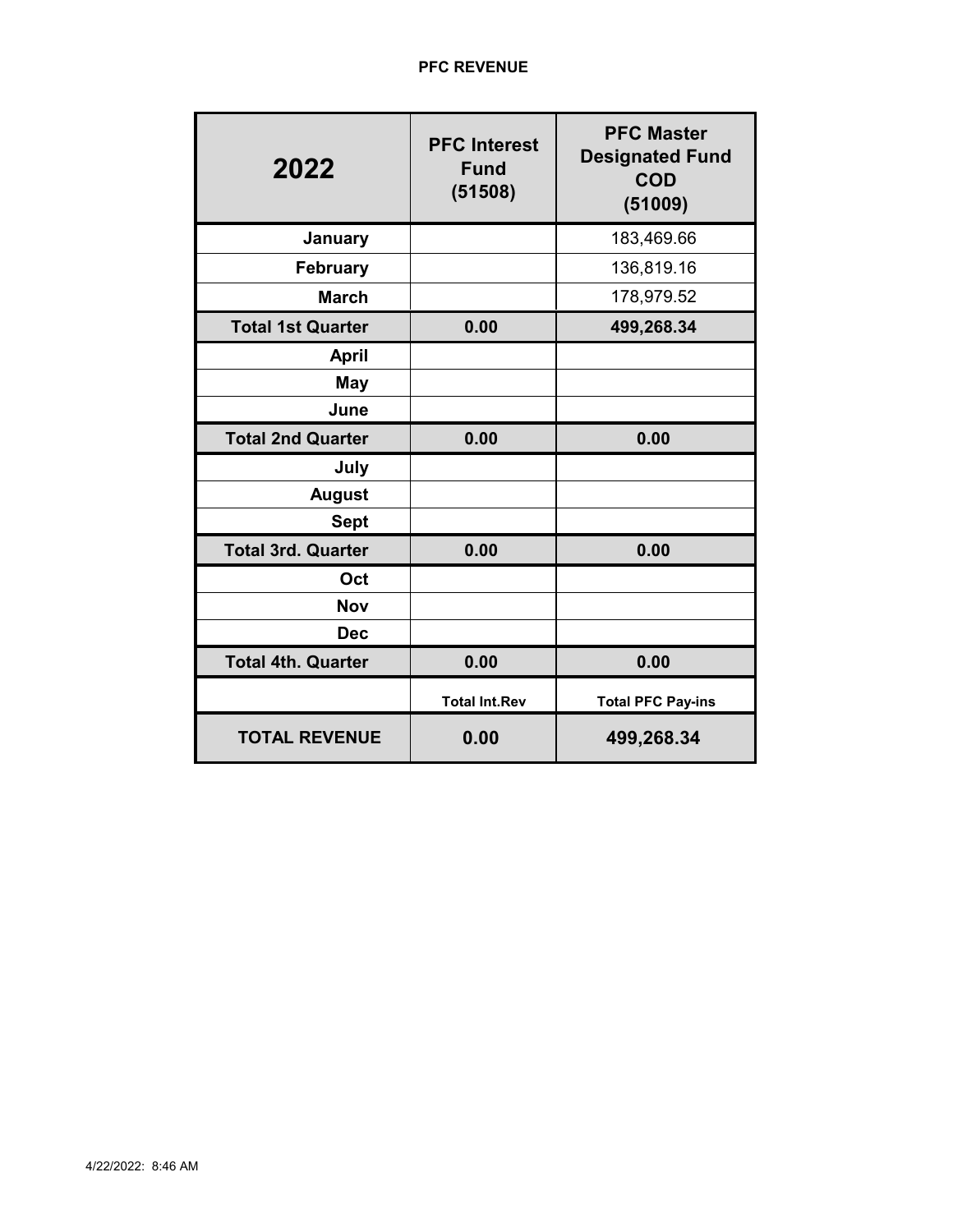### DAYTON INTERNATIONAL AIRPORT (DAY) DAYTON, OHIO

### PFC QUARTERLY REPORTFor the Quarter January 1, 2022 through March 31, 2022

# PROJECT ACTIVITY - **Application #4**

|                |                                                                                                                        | <b>CHARGE</b>    | <b>APPROVAL</b> |                |                | <b>CURRENT</b>      |                     | <b>AMOUNT</b>   | <b>CURRENT</b>   |
|----------------|------------------------------------------------------------------------------------------------------------------------|------------------|-----------------|----------------|----------------|---------------------|---------------------|-----------------|------------------|
| PROJ.          |                                                                                                                        | <b>EFFECTIVE</b> | OF USE          | <b>PROJECT</b> | <b>PROJECT</b> | <b>PROJECT</b>      | <b>CUMULATIVE</b>   | OF USE          | <b>ESTIMATED</b> |
| NUMB.          | <b>PROJECTS</b>                                                                                                        | <b>DATE</b>      | <b>DATE</b>     | <b>START</b>   | <b>STOP</b>    | <b>EXPENDITURES</b> | <b>EXPENDITURES</b> | <b>APPROVAL</b> | COST             |
|                | APPLICATION 01-04-C-03-DAY                                                                                             |                  |                 |                |                |                     |                     |                 |                  |
|                |                                                                                                                        |                  |                 |                |                |                     |                     |                 |                  |
| $\mathbf{1}$   | Runway Pavement Rehabilitation (AV0013)                                                                                | 7/1/2003         | 8/1/2002        | 11/00          | 6/05           | 0.00                | 989,868.00          | 989,868.00      | 989,868.00       |
| 2              | <b>Environmental Impact Study</b><br>(51027. 51302, 51902-AV0012, 51607)                                               | 7/3/2003         | 8/1/2002        | 1/01           | 12/08          | 0.00                | 378,965.00          | 378,965.00      | 378,965.00       |
| 3              | Deicing System Improvements (AV0202)<br>51216 PBS&J WA43-08                                                            | 7/5/2003         | 8/1/2002        | 7/99           | 6/10           | 0.00                | 915,824.05          | 911,850.00      | 911,850.00       |
| 4              | Backup Generator - Airfield<br>51902-AV9915, 51402                                                                     | 7/5/2003         | 8/1/2002        | 4/01           | 12/06          | 0.00                | 1,202,813.41        | 1,202,814.00    | 1,202,814.00     |
| 5              | ARFF Station Renovation & Expansion (51504)                                                                            | 7/5/2003         | 8/1/2002        | 4/00           | 12/02          | 0.00                | 1,619,191.53        | 1,619,192.00    | 1,619,192.00     |
| 6              | Taxiway A and Z Rehabilitation<br>See Grants 5606, 5706, 6107                                                          | 7/5/2003         | 8/1/2002        | 4/05           | 12/09          | 0.00                | 44,240.86           | 49,351.00       | 49,351.00        |
| $\overline{7}$ | Twy. H, K, E, C, L, & V (AV0013,51607,51363)<br>See Grants 3901, 4001, 5606, 5706, 6107                                | 7/5/2003         | 8/1/2002        | 11/01          | 12/08          | 0.00                | 351,718.66          | 311,968.00      | 311,968.00       |
| 8              | Cargo & Terminal Aircraft Apron Rehabilitation<br>See 51302 Pvmt. Mgmt. grant 4603,<br>Grants 5606, 5706, 6107 & 51328 | 7/5/2003         | 8/1/2002        | 4/05           | 12/09          | 0.00                | 295,395.41          | 300,217.00      | 300,217.00       |
| 10             | Land Acq.-Approach Protection - 20 - DWBA                                                                              | 7/5/2003         | 8/1/2002        | 4/05           | 10/07          | 0.00                |                     |                 |                  |
| 11             | Runway 2/20 & Other Pavement Rehab-DWBA<br>See 51016, 51902-AV9901                                                     | 7/5/2003         | 8/1/2002        | 1/00           | 12/02          | 0.00                | 144,449.00          | 144,449.00      | 144,449.00       |
| 12             | Land Acq.-Approach & Runway Protection<br>See 51222, 51902-AV9904                                                      | 7/5/2003         | 8/1/2002        | 10/02          | 12/05          | 0.00                | 408.348.47          | 408,394.00      | 408,394.00       |

Page 1 of 2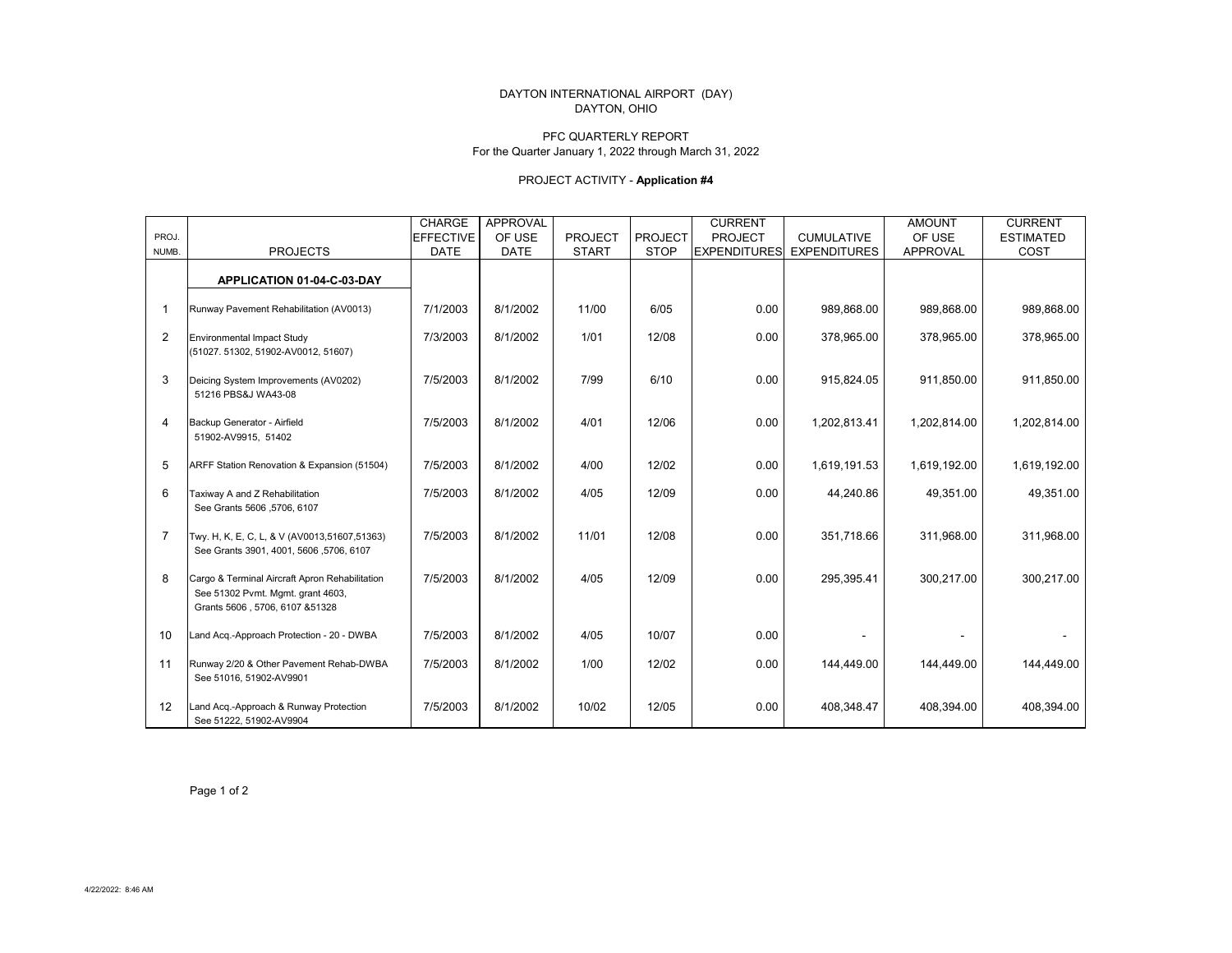### DAYTON, OHIO DAYTON INTERNATIONAL AIRPORT (DAY)

### PFC QUARTERLY REPORTFor the Quarter January 1, 2022 through March 31, 2022

# PROJECT ACTIVITY - **Application #4**

|                 |                                                             | <b>CHARGE</b>    | <b>APPROVAL</b>           |                 |                | <b>CURRENT</b>      |                     | <b>AMOUNT</b> | <b>CURRENT</b>   |
|-----------------|-------------------------------------------------------------|------------------|---------------------------|-----------------|----------------|---------------------|---------------------|---------------|------------------|
| PROJ.           |                                                             | <b>EFFECTIVE</b> | OF USE                    | PROJECT         | <b>PROJECT</b> | <b>PROJECT</b>      | <b>CUMULATIVE</b>   | OF USE        | <b>ESTIMATED</b> |
| NUMB.           | <b>PROJECTS</b>                                             | <b>DATE</b>      | <b>DATE</b>               | <b>START</b>    | <b>STOP</b>    | <b>EXPENDITURES</b> | <b>EXPENDITURES</b> | APPROVAL      | COST             |
|                 |                                                             |                  |                           |                 |                |                     |                     |               |                  |
|                 | APPLICATION 01-04-C-03-DAY                                  |                  |                           |                 |                |                     |                     |               |                  |
|                 | -Continued                                                  |                  |                           |                 |                |                     |                     |               |                  |
| 13              | Airfield Snow Removal Equipment (6 pieces)                  | 7/1/2003         | 8/1/2002                  | 10/02           | 12/04          | 0.00                | 2,278,789.00        | 2,017,065.00  | 2,017,065.00     |
|                 | See fund 51230                                              |                  |                           |                 |                |                     |                     |               |                  |
| 14              | ARFF Vehicle Replacement (51230)                            | 7/1/2003         | 8/1/2002                  | 10/02           | 12/04          | 0.00                | 783,334.00          | 807,614.00    | 807,614.00       |
| 16              | Backup Generator - Terminal                                 | 7/1/2003         | 8/1/2002                  | 1/03            | 12/06          | 0.00                | 1,202,813.40        | 1,202,814.00  | 1,202,814.00     |
|                 | 51902-AV9915, 51402                                         |                  |                           |                 |                |                     |                     |               |                  |
|                 |                                                             |                  |                           |                 |                |                     |                     |               |                  |
| 17              | <b>Terminal Gate Expansion</b>                              | 7/1/2003         | 8/1/2002                  | 10/00           | 12/08          | 0.00                | 19,160,479.02       | 19,191,396.00 | 19,191,396.00    |
|                 | See 51902-AV0004, 51301, 51525                              |                  |                           |                 |                |                     |                     |               |                  |
|                 |                                                             |                  |                           |                 |                |                     |                     |               |                  |
| 18              | Terminal Drive & Related Roads Rehab.51506,                 | 7/1/2003         | 8/1/2002                  | 1/03            | 12/09          | 0.00                | 4,754,228.38        | 3,725,623.00  | 3,725,623.00     |
|                 | 51306, 51457, 51524, 51511, 51902-AV9906,<br>51663 & 51620. |                  |                           |                 |                |                     |                     |               |                  |
|                 |                                                             |                  |                           |                 |                |                     |                     |               |                  |
| 19a             | SW Term Apron/NE Deice/Perimeter Rd.                        | 7/1/2003         | 8/1/2002                  | 4/00            | 6/03           | 0.00                | 1,723,528.00        | 1,723,528.00  | 1,723,528.00     |
|                 | (51902-AV0001, AV0005, 51015)                               |                  |                           |                 |                |                     |                     |               |                  |
|                 |                                                             |                  |                           |                 |                |                     |                     |               |                  |
| 19 <sub>b</sub> | CALCS (51015)                                               | 7/1/2003         | 8/1/2002                  | 4/00            | 6/03           | 0.00                | 44,480.00           | 44,480.00     | 44,480.00        |
| 20              | Pt. 150 Noise Studies (51902-AV9902, 51316)                 | 7/1/2003         | 8/1/2002                  | 1/99            | 12/07          | 0.00                | 624,890.26          | 570,685.00    | 570,685.00       |
|                 |                                                             |                  |                           |                 |                |                     |                     |               |                  |
| 22              | Airport Police Office Renovation (1) - fund 51601           | 7/1/2003         | 8/1/2002                  | 6/97            | 7/99           | 0.00                | 265,894.00          | 265,894.00    | 265,894.00       |
|                 |                                                             |                  |                           |                 |                |                     |                     |               |                  |
|                 |                                                             |                  |                           |                 |                |                     |                     |               |                  |
|                 |                                                             |                  |                           |                 |                |                     |                     |               |                  |
|                 |                                                             |                  |                           |                 |                |                     |                     |               |                  |
|                 |                                                             |                  |                           |                 |                |                     |                     |               |                  |
|                 |                                                             |                  |                           |                 |                |                     |                     |               |                  |
|                 |                                                             |                  |                           | <b>SUBTOTAL</b> |                | 0.00                | 37,189,250.45       | 35,866,167.00 | 35,866,167.00    |
|                 |                                                             |                  | <b>DEBT INTEREST PAID</b> |                 | 0.00           | 10,274,377.21       | 10,106,687.00       | 10,106,687.00 |                  |
|                 | Page 2 of 2                                                 | <b>TOTAL</b>     |                           |                 |                | 0.00                | 47,463,627.66       | 45,972,854.00 | 45,972,854.00    |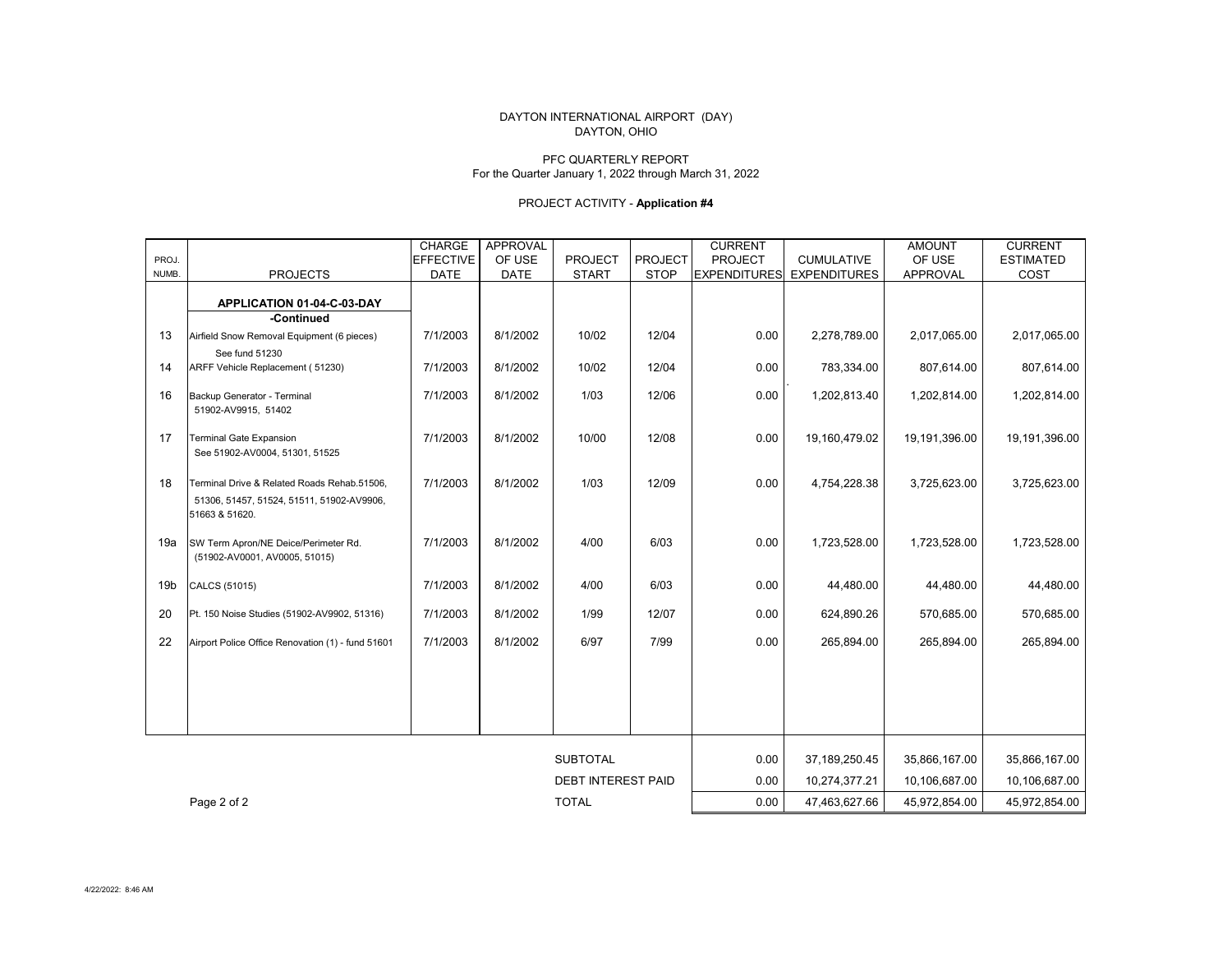# DAYTON INTERNATIONAL AIRPORT (DAY) DAYTON, OHIO

# PFC QUARTERLY REPORTFor the Quarter January 1, 2022 through March 31, 2022

# PROJECT ACTIVITY - **Application #5**

|                           |                                         | <b>CHARGE</b>    | <b>APPROVAL</b> |                 |                | <b>CURRENT</b>       |                     | <b>AMOUNT</b> | <b>CURRENT</b>   |  |
|---------------------------|-----------------------------------------|------------------|-----------------|-----------------|----------------|----------------------|---------------------|---------------|------------------|--|
| PROJ.                     | APPLICATION 05-05-C-01-DAY              | <b>EFFECTIVE</b> | OF USE          | <b>PROJECT</b>  | <b>PROJECT</b> | <b>PROJECT</b>       | <b>CUMULATIVE</b>   | OF USE        | <b>ESTIMATED</b> |  |
| NUMB.                     | <b>PROJECTS</b>                         | <b>DATE</b>      | <b>DATE</b>     | <b>START</b>    | <b>STOP</b>    | <b>EXPENDITURES</b>  | <b>EXPENDITURES</b> | APPROVAL      | COST             |  |
|                           | <b>Terminal Environment Restoration</b> | 12/1/2013        | 8/19/2005       | 7/98            | 5/02           | 0.00<br>8,797,981.00 |                     | 8,797,981.00  | 8,797,981.00     |  |
| $\overline{2}$            | In-Line Baggage Make-up Facility        | 12/1/2013        | 8/19/2005       | 10/07           | 2/11           | 0.00                 | 11,787,497.45       | 11,325,432.00 | 11,325,432.00    |  |
|                           |                                         |                  |                 |                 |                |                      |                     |               |                  |  |
|                           |                                         |                  |                 |                 |                |                      |                     |               |                  |  |
|                           |                                         |                  |                 |                 |                |                      |                     |               |                  |  |
|                           |                                         |                  |                 | <b>SUBTOTAL</b> |                | 0.00                 | 20,585,478.45       | 20,123,413.00 | 20,123,413.00    |  |
| <b>DEBT INTEREST PAID</b> |                                         |                  |                 |                 |                | 0.00                 | 6,017,181.90        | 7,755,763.00  | 7,755,763.00     |  |
|                           | <b>TOTAL</b>                            |                  |                 |                 |                |                      | 26,602,660.35       | 27,879,176.00 | 27,879,176.00    |  |